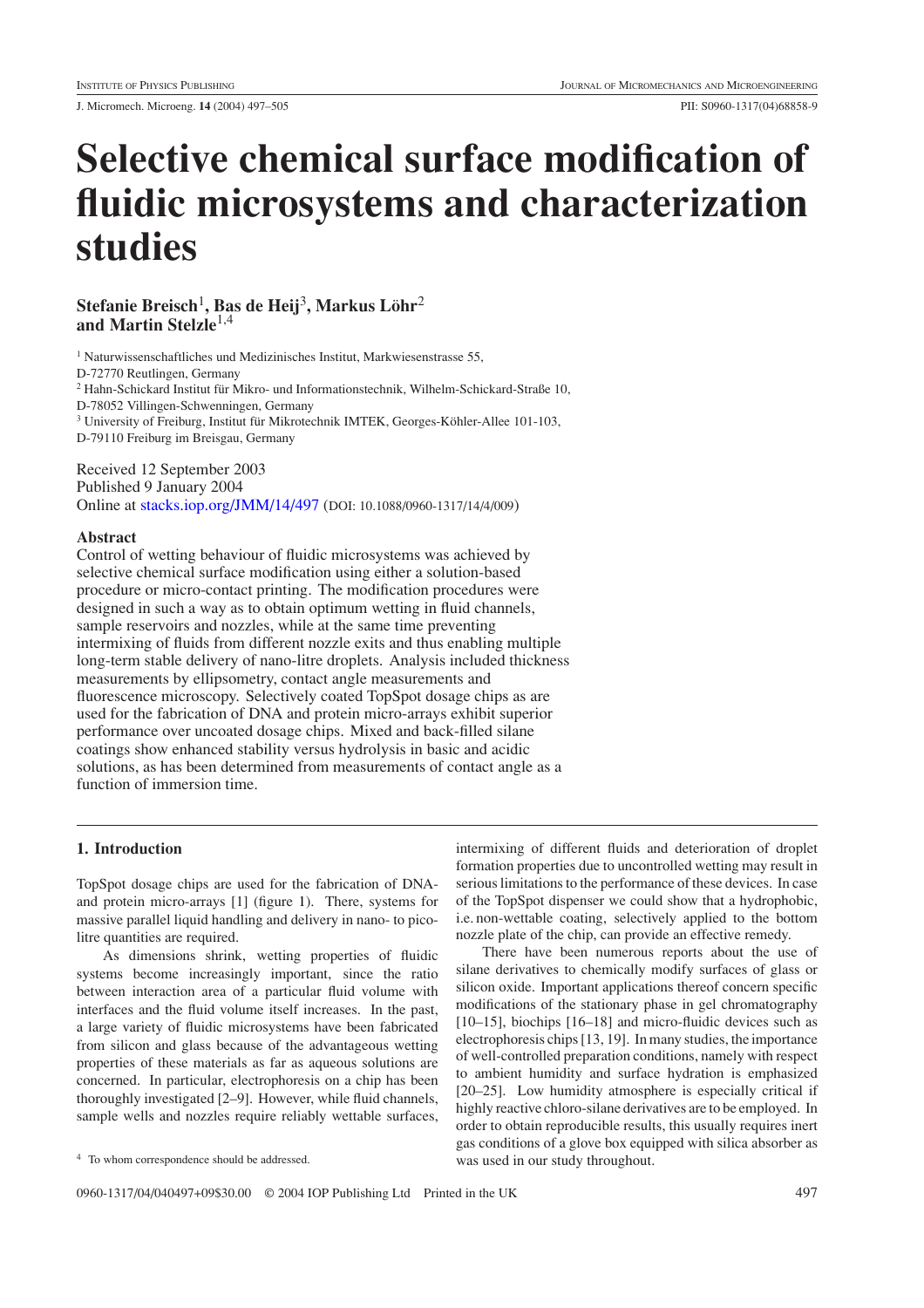

<span id="page-1-0"></span>**Figure 1.** TopSpot print-head consisting of a glass*/*silicon hybrid structure with micro-cuvettes on the top side, embedded micro-channels and an array of micro-nozzles at the centre of the chip.

1H,1H,2H,2H-perfluorodecyltrichlorosilane (PFTCS), M = 581,56 g/mol

$$
F_3C
$$
 (CF<sub>2)</sub> $\rightarrow$  (CH<sub>2)</sub> $\rightarrow$  Si  
CI

trifluoropropyltrichlorosilane (TPT), M = 231,50 g/mol



<span id="page-1-1"></span>**Figure 2.** Silane derivatives used for coating of micro-fluidic devices.

In the following we will present materials and methods used for coating as well as for analysis of coatings. Further, in the results and discussion section, chemical stability of coatings fabricated by various procedures is investigated, with a particular focus on mixed and back-filled silane coatings. In addition, a stamp based coating procedure and preliminary results are presented. Finally, the spotting performance of a micro-dispenser chip is demonstrated.

## **2. Materials and methods**

## *2.1. Modification agents and solutions*

Silane derivatives (figure [2\)](#page-1-1) were obtained from ABCR (Karlsruhe, Germany) and used as received. Hexane and toluene were obtained from Fluka (Taufkirchen, Germany) or Roth (Karlsruhe) with a water content of*<*0.005% (vol:vol). A tri-functional fluoro-carbon terminated silane (1H,1H,2H,2Hperfluorodecyltrichlorosilane, PFTCS) was used in solutions of hexane to create surfaces with teflon-like properties. PFTCS has previously been investigated with respect to packing density as a function of process parameters [26] in a study concerned with gas phase deposition of silanes. Solutions of trifluoropropyltrichlorosilane (TPT), in hexane were employed to study the efficiency of backfilling with small molecules towards increased hydrolytic stability of PFTCS [14, 27]. Also the merits of co-deposition of a long-chain molecule such as PFTCS and a small silane derivative, TPT, were investigated. Unless stated otherwise, silane concentration was 0.02% (vol:vol) in all cases.

## *2.2. Coating procedure in solution and set-up*

Prior to the coating process silicon oxide and glass surfaces were cleaned in a solution of  $H_2O_2/NH_4$  (33%)/ $H_2O$  (1:1:5 vol:vol:vol) at 80 ◦C for about 30 min, extensively rinsed in MilliQ water and isopropanol and finally dried under an IR light source. Alternatively, chips were treated in an Ar/O<sub>2</sub>plasma at about 5 W cm−<sup>2</sup> for 3 min and immersed in MilliQ water for at least 30 min. Both of these pre-conditioning methods render surfaces with sufficient density of silanol groups for silane derivatives to form covalent siloxane bonds that results in a dense layer.

In order to ensure reproducible results of coating by highly reactive chloro-silane derivatives great care must be taken to ensure the absence of water both in solvents used and in the process environment. Therefore, all reactions were performed in a glove box under dry nitrogen atmosphere at room temperature. The glove box comprised a gas-cleaning system including a silica*/*copper absorber to remove both moisture and oxygen. The absorber was regenerated regularly (typically every one to three months) and a vacuum interlock was used to introduce materials and chips into the system and prevent moisture from contaminating the atmosphere.

TopSpot chips are mounted in a custom designed chip carrier with Viton gaskets to provide a gas and solution tight seal between the front (cuvette) side and the bottom (i.e. nozzle) side of the chip.

Inert gas is supplied to the cuvette side of the chip and flows through the micro-channels and nozzles, thus preventing coating solution from entering into the micro-fluidic device. In this way, only the bottom side is modified by the coating solution, while channels and nozzles remain hydrophilic. After retrieving the chip carrier from the coating solution and rinsing in pure solvent, gas flow is maintained for about 10 min until the chips and the chip carrier are completely dry. This is to prevent residual solution from creeping into nozzles or channels.

Finally, the coating process is concluded by the heating of the coated devices under an IR (infra-red) lamp to about 120 ◦C for about 30 min to allow for complete formation of Si–O–Si bonds.

Contact angle of the bottom surface of coated microsystems and spontaneous filling of channels and nozzles are tested to verify for proper coating.

Optimization of process conditions was achieved using silicon wafers with a 500 nm TEOS (tetraethylorthosilicate) oxide layer as a substrate. The process parameters obtained thereof were then applied to the selective coating of microfluidic devices.

#### *2.3. Micro-contact printing (µCP)*

In an attempt to reduce the complexity and cost of device fabrication, fluidic micro-systems have been fabricated comprising open channels to guide fluid from micro-cuvettes on the front side of a chip to micro-nozzles on the bottom side [1]. These systems allow for parallel dispensing of nano-litre droplets. However, in order to prevent solution from creeping from the channels and possibly intermixing with solutions contained in adjacent channels, the bottom side of the chip has to be modified with a non-wettable coating. Obviously,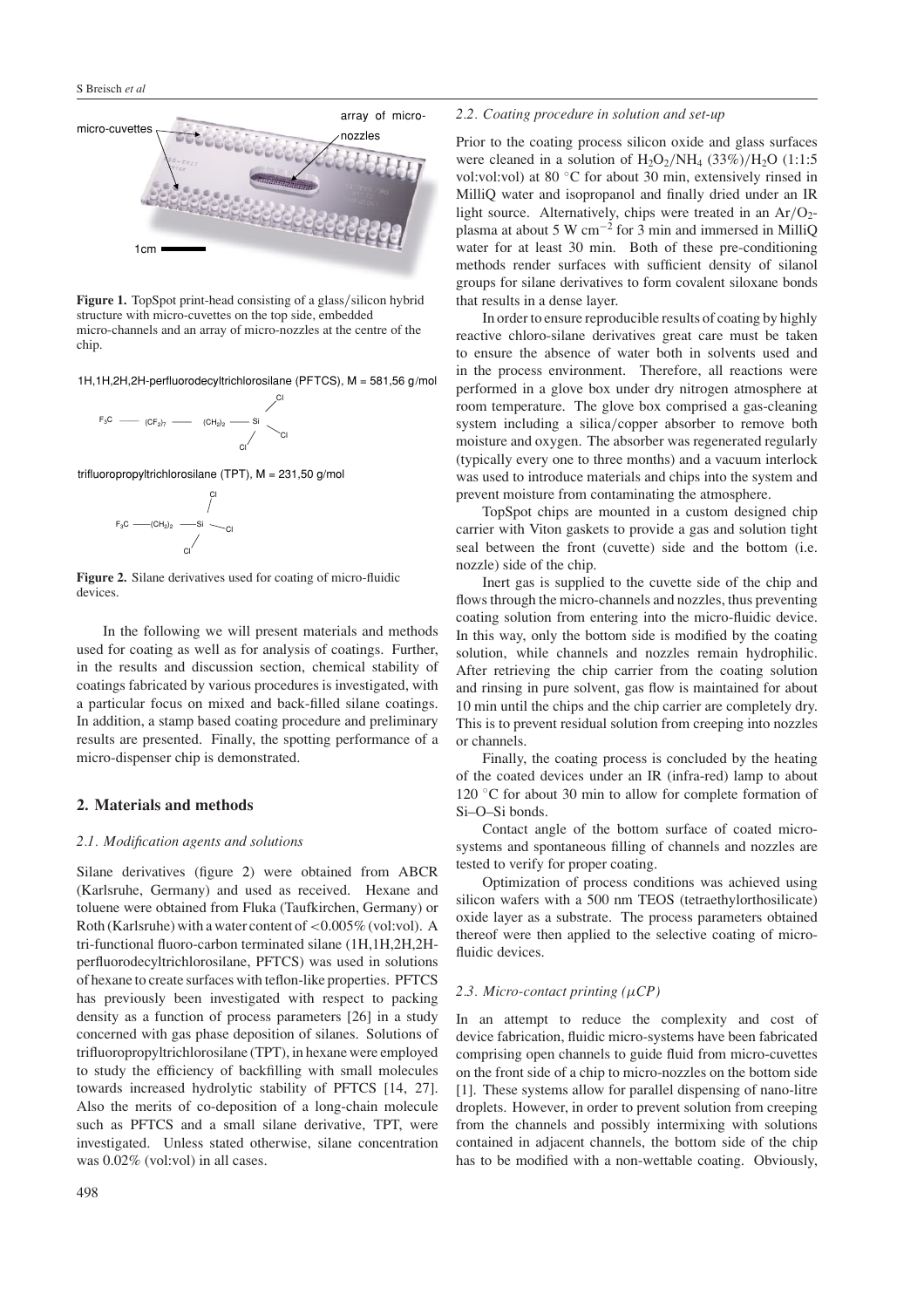

<span id="page-2-0"></span>**Figure 3.** Coating of fluidic microsystems comprising open channels by micro-contact printing.

the previously described process using pressurized inert gas cannot be applied in this case. Instead, direct application of the modifying agent by micro-contact printing  $(\mu CP)$  is used (figure [3\)](#page-2-0). Again a solution of a silane derivative is employed. However, instead of immersing the chip, a stamp fabricated from a suitable polymer is wetted with the solution. After the solvent has evaporated completely, the stamp is pressed onto the chip, thus bringing the elevated structures of the chip in contact with the modifying agent. Typical pressures are of the order of 1–10 N. However, on flat surfaces such as polished silicon wafers, even lower pressure may suffice to bring both surfaces into intimate contact, a condition which is indicated by dark appearance of the interface and the absence of interference fringes. Within seconds, a hydrophobic coating is formed, while the channels remain hydrophilic. Again an IR lamp or oven is used to bring the formation of Si–O–Si bonds to completion.

The choice of the stamp material depends on the solvent to be used. Hexane and a silicone elastomer (Sylgard 184, Dow Corning) has been identified as good combination, since this elastomer tends to swell and take up the silane solution in a sponge type fashion. In addition, this material is elastic and may adapt to minor topological variations of the surface.

## *2.4. Analysis of coatings*

*2.4.1. Ellipsometry.* For a complete account of this method and its applications particularly to the analysis of monolayer coatings the reader is referred to a large body of original literature [28, 29]. Briefly, ellipsometry uses the reflection of monochromatic polarized light to probe optical properties, i.e. refractive index, absorbance and thickness of thin layers on reflective substrates. The sensitivity is high enough to even monitor the self-assembly of monolayer coatings. In the context of this study, ellipsometry was used to determine the time course of silane deposition from solution by measuring the change in reflection properties prior and after immersion in the reaction solution for a variety of durations.

*2.4.2. Contact angle measurement.* Contact angles were determined by bringing droplets of deionized water into contact with the surface of the sample while monitoring the angle between the surface of the sample and the tangent drawn to the contour of the droplet through an ocular (figure [4\)](#page-2-1). Both advancing and receding contact angles were determined using the goniometer built into the ocular. A detailed description of this method and its theoretical background may be found in Adamson and references cited therein [30]. Basically, according to Young's equation the contact angle,  $\theta$ , is a



<span id="page-2-1"></span>**Figure 4.** Illustration of contact angle formed by a droplet of water on the surface of the substrate. Hydrophobic, i.e. non-wettable surfaces exhibit large, hydrophilic, i.e. wettable surfaces in contrast show small contact angles.



<span id="page-2-2"></span>**Figure 5.** The position of the meniscus of fluid in micro-nozzles was determined using fluorescent micro-beads immersed in a solution of water*/*sucrose. Since the specific weight of particles exceeds that of the solutions, particles rinsed to the nozzle tend to accumulate at the air*/*solution interface, thus marking the position of the meniscus. With the  $2 \mu m$  particles used in this study, a precision of position measurement of  $\lt \pm 3$   $\mu$ m was achieved.

function of the interfacial tensions between the solvent, sample and vapour:

$$
\cos \theta = \frac{(\gamma_{SV} - \gamma_{SL})}{\gamma_{LV}} \tag{1}
$$

with  $\gamma_{\rm SL}$ ,  $\gamma_{\rm SV}$ ,  $\gamma_{\rm LV}$  denoting the interfacial tension between solid and liquid phase, solid and vapour phase, and liquid and vapour phase, respectively.

Hydrophobic, i.e. non-wettable surfaces exhibit large contact angles whereas hydrophilic, i.e. wettable surfaces show small contact angles when probed with water. The hysteresis between advancing and receding contact angle reveals heterogeneity of the surface. This may be due to either lateral variations of the chemical composition of the coating or surface roughness [31–33]. Thus, contact angle measurement provides a tool to assess the coverage and integrity of ultra-thin coatings.

*2.4.3. Fluorescence microscopic detection of meniscus level.* Fluorescence microscopy was used as a further means to characterize ultra-thin coatings on micro-fluidic devices, particularly to detect the position of the meniscus within nozzles and thus relate process parameters to the distance up to which the reagent solution may enter into the nozzles during the deposition process. The measurement procedure is shown in figure [5.](#page-2-2) Fluorescently labelled latex beads  $(2 \mu m \text{ diameter})$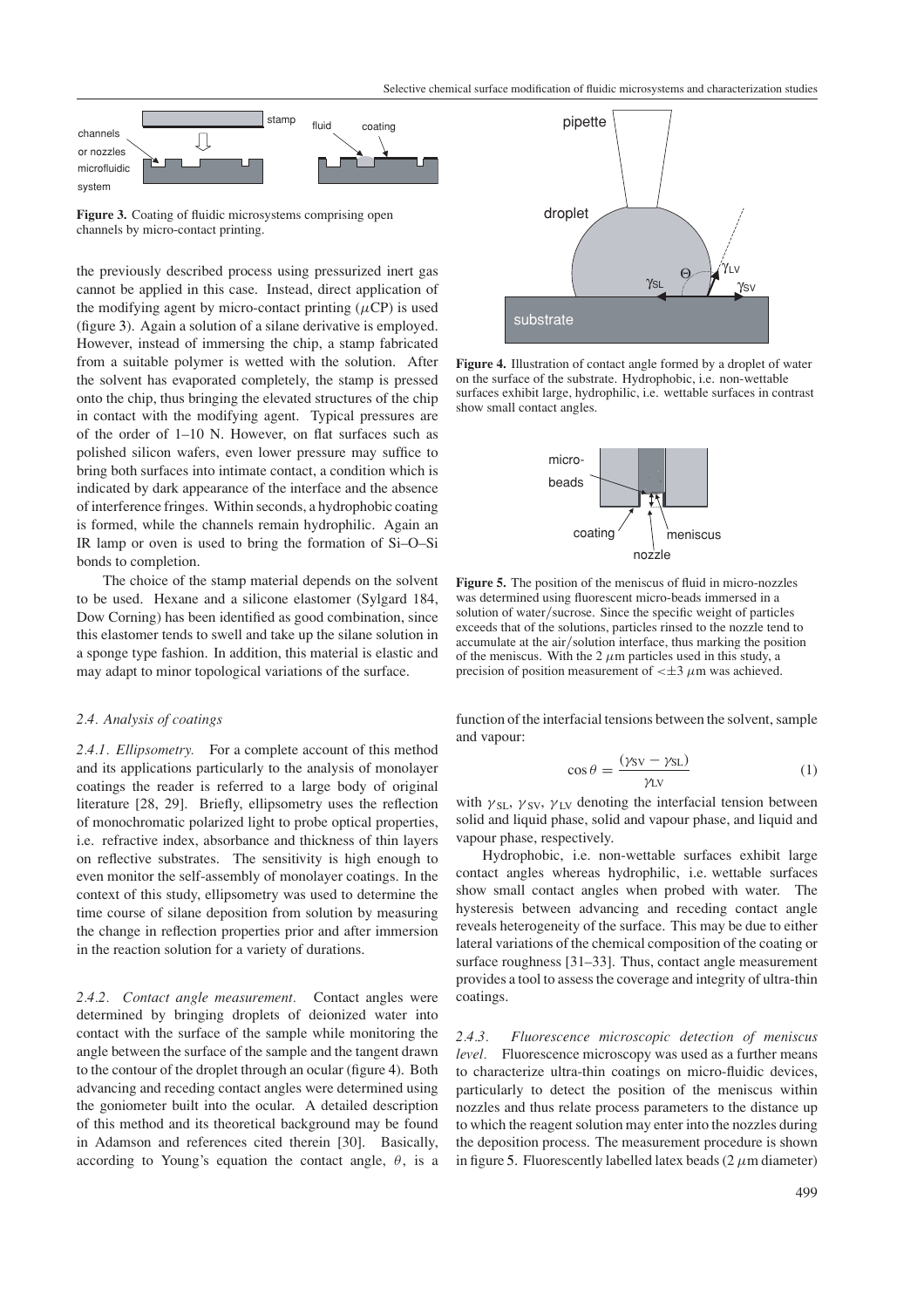<span id="page-3-1"></span>**Table 1.** Coating process parameters and contact angles obtained after 30 min and 24 h immersion in silane solution, respectively.

| Exp.<br>no.    | Silane       | $T (^{\circ}C)$ | $C(\%)$   | $\theta_{\text{adv}}$<br>$(30 \text{ min})$ ( $\degree$ ) | $\theta_{\text{rec}}$<br>$(30 \text{ min})$ (°) | $\theta_{\text{adv}}$<br>$(24 h)$ ( $\degree$ ) | $\theta_{\text{rec}}$<br>$(24 h)$ ( $\degree$ ) |
|----------------|--------------|-----------------|-----------|-----------------------------------------------------------|-------------------------------------------------|-------------------------------------------------|-------------------------------------------------|
|                | <b>PFTCS</b> | 22              | 0.5       | 105                                                       | 61                                              |                                                 |                                                 |
| 2              | <b>PFTCS</b> | 23              | 0.5       | 112                                                       | 66                                              |                                                 |                                                 |
| 3              | <b>PFTCS</b> | 21              | 0.08      | 120                                                       | 90                                              |                                                 |                                                 |
| 4              | <b>PFTCS</b> | 22              | 0.02      | 121                                                       | 90                                              |                                                 |                                                 |
|                | <b>PFTCS</b> | $\theta$        | 0.017     | 115                                                       | 92                                              |                                                 |                                                 |
| 6              | <b>PFTCS</b> | 22              | 0.02      |                                                           |                                                 | 125                                             | 108                                             |
|                | <b>TPT</b>   | 22              | 0.02      |                                                           |                                                 | 86                                              | 58                                              |
| 8 <sup>a</sup> | TPT/PFTCS    | 22              | 0.02/0.02 |                                                           |                                                 | 116                                             | 90                                              |
| 9 <sup>a</sup> | PFTCS/TPT    | 22              | 0.02/0.02 |                                                           |                                                 | 119                                             | 90                                              |

<sup>a</sup> Backfilled layers: substrates coated with first silane for 24 h and subsequently immersed in solution of second silane for 24 h.

were mixed in a small concentration with a mixture of water and sucrose. The addition of sucrose is necessary to adjust the density of solution and beads and allow for slow sedimentation of beads to occur. The micro-cuvettes of the TopSpot chip were filled with this mixture, causing some of the beads to be rinsed towards the nozzles. Since the specific weight of the particles exceeds that of the solvent, particles reaching the nozzle accumulate precisely at the meniscus of the fluid. Using the z-dial of the microscope drive, the distance between the bottom surface of the fluidic chip and the meniscus may be determined by first focussing on the nozzle rim and afterwards on the particles. The 2  $\mu$ m particles used in this study enabled a precision of position measurement of  $\lt \pm 3 \mu$ m.

## **3. Results and discussion**

#### *3.1. Solution based procedure*

Silicon slides (2 cm  $\times$  1 cm) with 500 nm oxide layer were used in coating experiments to determine optimum process parameters, namely (1) duration of treatment, (2) concentration of silylating agent and—in the case of coating of printing heads only—(3) the inert gas pressure during immersion in the reaction solution. Layer thickness was determined by ellipsometry and surface properties were assessed by contact angle measurement.

# *3.2. Duration of treatment and concentration of silylating agent*

A typical measurement of contact angle and thickness determined by ellipsometry as a function of time is shown in figure [6.](#page-3-0) In each experiment a number of slides was immersed into the well-stirred reaction solution under inert gas conditions and retrieved consecutively after a reaction time varying from 10 s to 180 min, rinsed in pure solvent and dried. The concentration of the silane in the reaction solution varied from 0.02% to 0.5% (vol) and was 0.08% in case of figure [6.](#page-3-0) With all samples, even for the smallest reaction time, a high contact angle of *>*100◦ is observed, indicating rapid and almost complete coverage of silane molecules. According to ellipsometry, the thickness reaches a plateau after only a few minutes. There are, however, also indications of additional deposition upon prolonged exposure



<span id="page-3-0"></span>**Figure 6.** Typical result of a coating experiment, using PFTCS (0.08% in hexane) on oxidized silicon showing contact angle and layer thickness as a function of treatment time. A set of substrates was pre-treated and immersed in the solution at  $t = 0$ . Samples were consecutively retrieved from the coating solution and subsequently contact angle and thickness of the layer were measured. Dotted lines are intended as guides for the eye and indicate a plateau in the thickness after only a few minutes of treatment.

(*>*1 h) to the coating solution, presumably through the builtup of siloxane multilayers. Advancing contact angles of up to 122◦ were measured while receding angles were about 60–90◦. Interestingly, the hysteresis between advancing and receding angles decreased with decreasing concentration of silane. Generally, such hysteresis is indicative either for roughness [31, 32] or for chemical inhomogeneity of the surface [33]. Since polished silicon wafers were used as samples, a chemical inhomogeneity of the coating due to threedimensional polymerization of silane when supplied in high concentration is considered the most probable explanation of the observed hysteresis. According to Brzoska *et al* low hysteresis is also related to high stability against chemical attack [33]. While after 30–60 min peak values of the advancing contact angle are reached, receding contact angle increases further. In summary, samples exposed to relatively low concentration of silane for prolonged duration (24 h) yield the most homogeneous coatings as is indicated by low hysteresis and high chemical stability. Results are summarized in table [1.](#page-3-1)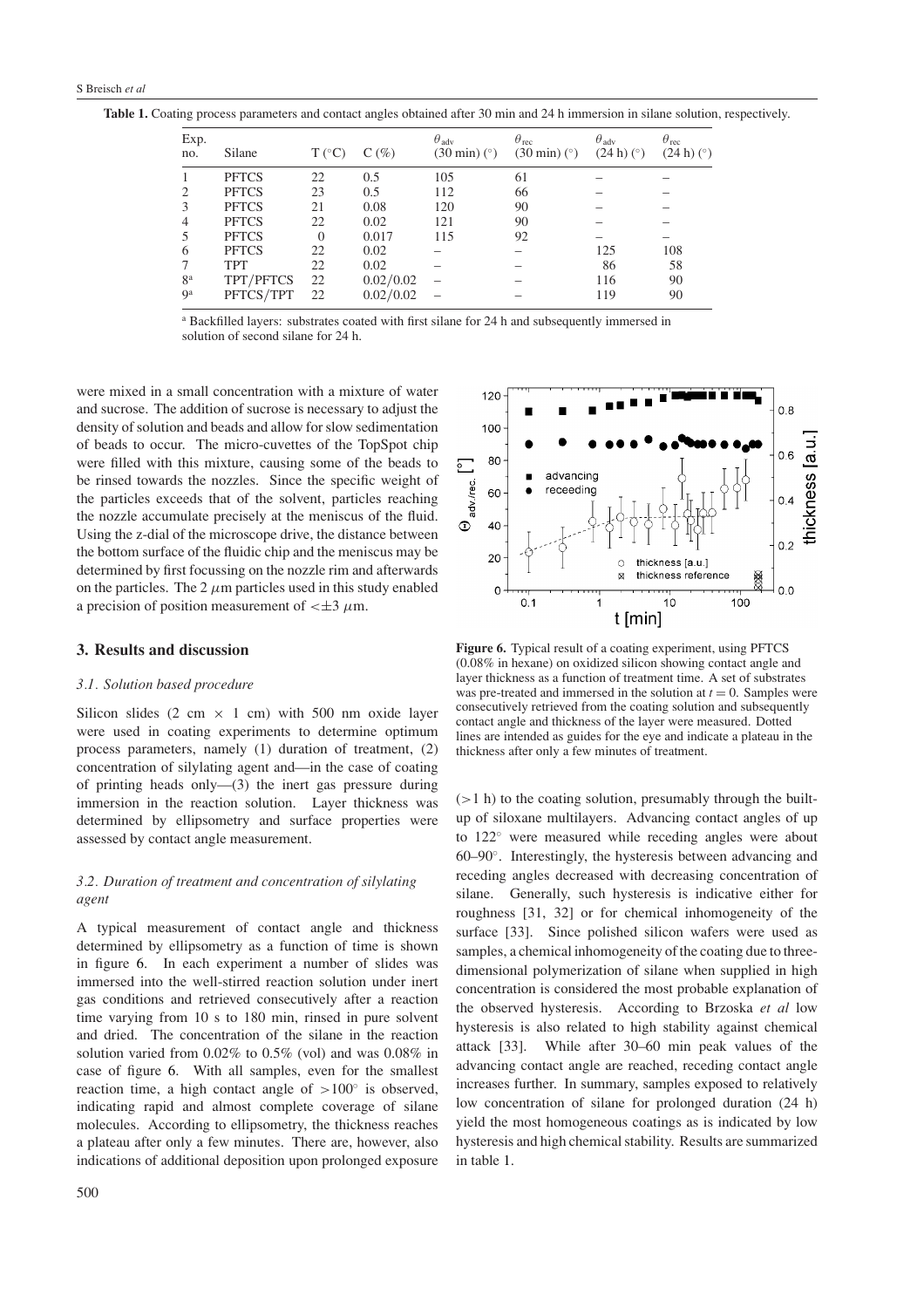# *3.3. Chemical stability of coatings, backfilling with small molecules and horizontal polymerization using mixtures of small and long-chain silane derivatives*

<span id="page-4-0"></span>**Table 2.** Contact angles obtained with pure and mixed silane coatings after deposition and stability of these coatings versus chemical attack by 1 M NaOH and 32% HCl, respectively.

Silane derivatives bind to oxide surfaces via siloxane bonds (Si–O–Si), which may be hydrolyzed in aqueous solution at acidic or basic pH values. Accordingly, shielding these bonds from hydrolytic attack by introducing hydrophobic moieties is expected to enhance the chemical stability of the monolayer coating [34]. Wirth *et al* reported enhanced stability in monolayers backfilled with small molecules or deposited from a mixture of molecules of different sizes and discussed their use as chromatography stationary phases [14, 27]. In particular, they used poly-functional silane derivatives in order to utilize their cross-linking capability.

Our goal in this study was to develop a coating for micro-fluidic components with enhanced stability in both acidic and basic aqueous solutions. Considering the relatively high cost of micro-fluidic systems fabricated from silicon or glass, multiple uses of such devices with repeated intermediate cleaning cycles are desirable. Ideally, the user of such a system should not have to apply a fresh coating frequently but rather be able to use the initial coating over the entire life span of the micro-system. However, some of the more efficient cleaning procedures involve basic or acidic aqueous solutions. We therefore focussed on this aspect of chemical stability in this study.

Four different types of experiments were performed. Firstly, the coatings of the pure compounds, PFTCS and TPT, were applied and their stability upon immersion in hydrochloric acid  $(c = 32\%)$  and sodium hydroxide solution  $(c = 1$  M) was investigated (figures  $7(a)$  $7(a)$ – $(d)$ ). Secondly, mixed monolayers were prepared by subsequent deposition of the long chain derivative, PFTCS, and the small derivative, TPT (figures  $7(e)$  $7(e)$ ,  $(f)$ ). In a third set of experiments, at first TPT and subsequently PFTCS was deposited (figures [7\(](#page-5-0)*g*), (*h*)). Finally, samples were immersed in mixtures of PFTCS and TPT (90% : 10%) to obtain co-adsorbed monolayers (figures  $7(i)$  $7(i)$ ,  $(j)$ ). The layer quality and stability was assessed by contact angle measurements. Each point corresponds to a sample that has been immersed in either acidic or basic solution for the given duration. Deterioration of the coating was quantified by fitting an exponential decay curve with offset to the data. Decay times as well as offset values are summarized in table [2.](#page-4-0)

All types of coating investigated here show some degree of deterioration when brought in contact with basic or acidic solutions. Generally, the effect of the basic solution is more pronounced than that of HCl. Even with the pure PFTCS monolayer, the advancing contact angle remains above 105<sup>◦</sup> after 60 min in 32% HCl (figure [7\(](#page-5-0)*b*)), while considerable deterioration is observed in NaOH (figure  $7(a)$  $7(a)$ ). When comparing these results with TPT (figures  $7(c)$  $7(c)$ ,  $(d)$ ), it is apparent that chain length plays a significant role in shielding the siloxane bonds from chemical attack. The TPT layer shows much lower contact angle initially and decay times are considerably smaller in both NaOH and HCl. Interestingly, however, the surfaces do not become completely wettable but attain a certain final offset value of the contact angle.

Coatings obtained by either backfilling or co-deposition show enhanced stability when compared to coatings consisting

| Silane              | Medium      | $\tau_{\text{adv}}$ | Offset      | $\tau_{\text{rec}}$ | Offset      |
|---------------------|-------------|---------------------|-------------|---------------------|-------------|
| <b>PFTCS</b>        | <b>NaOH</b> | 16.6                | $70 \pm 5$  | 13.2                | $43 \pm 4$  |
|                     | <b>HCl</b>  | 7.2                 | $105 \pm 2$ | 3.8                 | $86 \pm 2$  |
| <b>TPT</b>          | <b>NaOH</b> | 2.4                 | $27 + 2$    | 2                   | $16 \pm 3$  |
|                     | <b>HCl</b>  | 1.2                 | $46 \pm 2$  | 1.3                 | $28 \pm 2$  |
| PFTCS <sub>bf</sub> | <b>NaOH</b> | 10.2                | $92 \pm 2$  | 18.6                | $52 \pm 3$  |
|                     | <b>HCl</b>  | 11.6                | $104 \pm 3$ | 18                  | $64 \pm 5$  |
| $TPT_{\text{hf}}$   | <b>NaOH</b> | 15.8                | $85 \pm 3$  | 44                  | $33 \pm 13$ |
|                     | <b>HCl</b>  | 2.0                 | $105 \pm 2$ | 7.5                 | $74 \pm 2$  |
| HP:TPT/PFTCS        | <b>NaOH</b> | 25                  | $94 \pm 5$  | 20                  | $60 \pm 4$  |
|                     | <b>HCl</b>  | 22                  | $101 \pm 5$ | 15                  | $60 \pm 3$  |

 $PFTCS<sub>bf</sub>$ : backfilling of a TPT coated surface by immersing in a PFTCS solution.

of only one type of silane. The backfilled layers show the same initial contact angles regardless of the deposition order, indicating that predominantly PFTCS is the main constituent at the interface to the solution. However, long-term stability and final contact angle of TPT/PFTCS<sub>bf</sub> (figures  $7(g)$  $7(g)$ , (h)) is slightly but significantly higher than in the case of the opposite deposition order (figures  $7(e)$  $7(e)$ ,  $(f)$ ).

Quite similar results were obtained by co-deposition of TPT and PFTCS (figures [7\(](#page-5-0)*i*), ( *j* )). Due to its lower molecular weight and related higher mobility, it is to be expected that TPT to a large degree will form the initial coating of the surface while PFTCS molecules may fill in gaps and provide for a high contact angle and enhanced shielding of siloxane bonds. The behaviour of a monolayer obtained from co-deposition of TPT and PFTCS should thus be comparable to that of a TPT layer back-filled with PFTCS, which in fact it is.

In summary, a considerable improvement in the stability of silane coatings with respect to basic solutions was achieved by employing backfilling or co-deposition from mixtures of different silane derivatives. The deposition processes are applicable to the coating of micro-fluidic devices such as the TopSpot system.

## *3.4. Analysis of nozzle coating versus inert gas pressure*

The degree of undesired coating of inner surfaces adjacent to the nozzle outlet was assessed using fluorescent microbeads and an inverted fluorescence microscope. Thus, the distance between the rim of the nozzle (visible due to residual fluorescent contaminants) and the relative position of the fluid meniscus within the nozzle could be determined. An example is displayed in figure [8.](#page-6-0) In the micrograph in figure  $8(a)$  $8(a)$  the focus was adjusted to the rim of the nozzle while figure [8\(](#page-6-0)*b*) shows the focus adjusted such as to image the fluorescent micro-beads which accumulate at the fluid*/*air interface (figure [4\)](#page-2-1).

Clearly and as expected, the gas flow applied during the deposition process has a pronounced influence on the position of the meniscus as can be seen in figure [8\(](#page-6-0)*c*). The higher the pressure and accordingly the velocity of the inert gas stream the smaller the penetration depth of the reaction solution into the nozzle. In the case of the TopSpot chips considered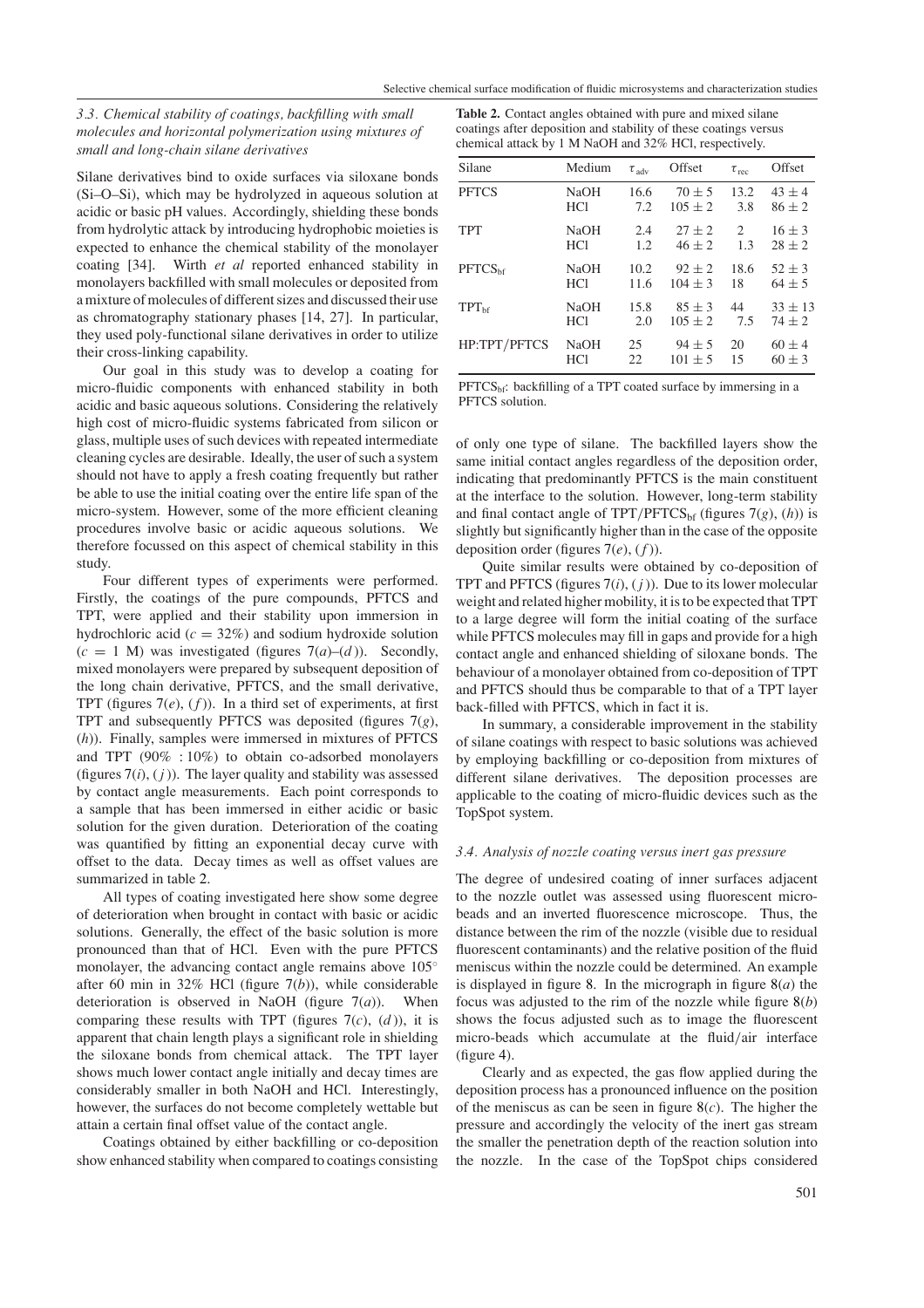

<span id="page-5-0"></span>**Figure 7.** Stability of coatings versus acidic (32% HCl) and basic (1 M NaOH) solutions as a function of time for various compositions and fabrication processes. (*a*), (*b*) pure PFTCS, (*c*), (*d* ) pure TPT, (*e*), (*f* ) PFTCS backfilled with TPT, (*g*), (*h*) TPT backfilled with PFTCS, (*i*),  $(j)$  co-deposition from a mixture of PFTCS (90%) and TPT (10%) at a total silane concentration of 0.02%.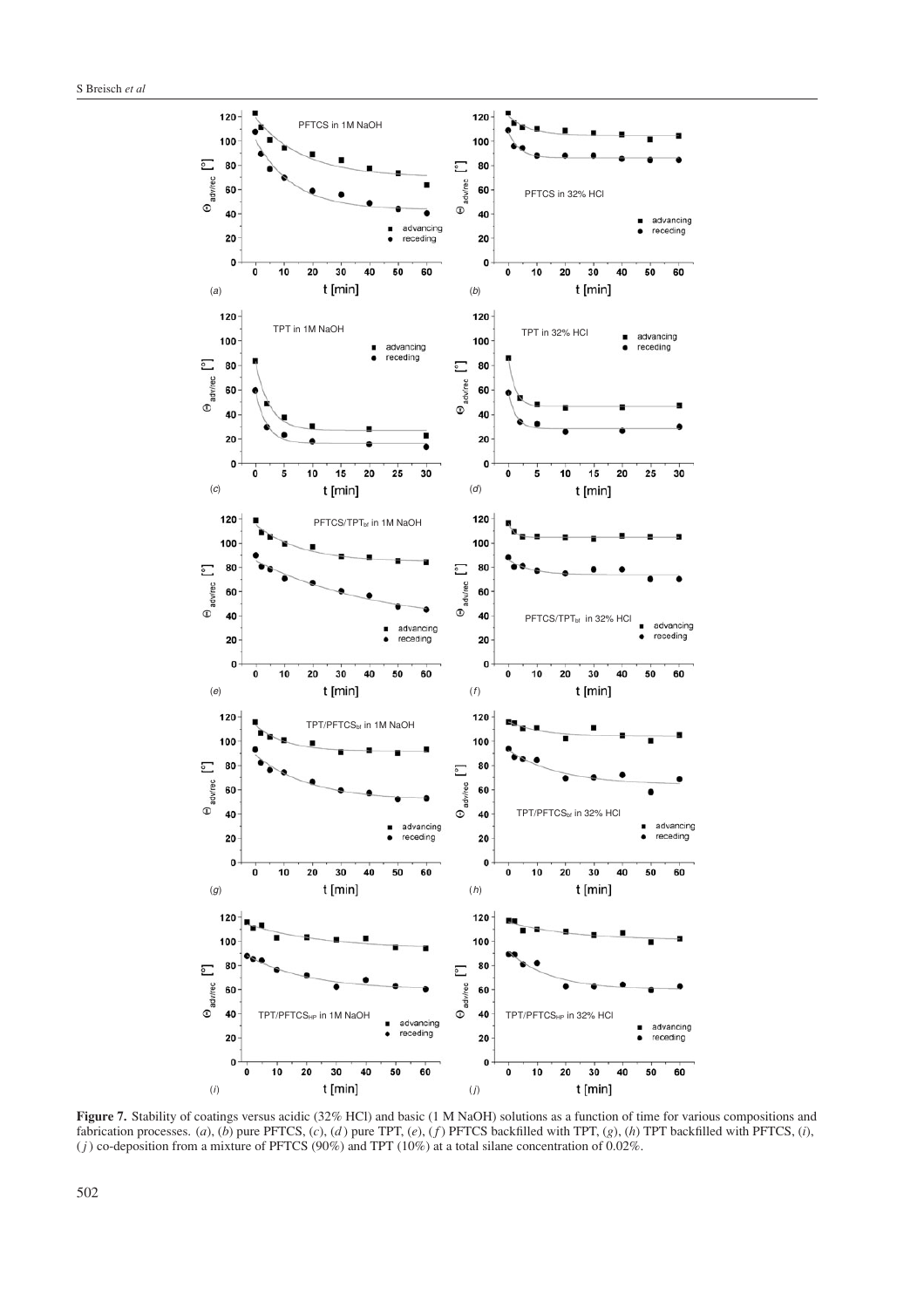

<span id="page-6-0"></span>**Figure 8.** Micrographs of nozzles filled with aqueous solution containing fluorescent micro-beads: (*a*) focus on rim of nozzle, (*b*) focus on beads accumulated at air*/*solution interface. (*c*) Distance between nozzle rim and meniscus of fluid as a function of inert gas pressure during the coating process. As pressure increases, the depth to which solvent may enter into the nozzle causing undesired deposition of a hydrophobic silane layer decreases.

here (nozzle diameter: 50  $\mu$ m) saturation is approached for a pressure level above approx. 0.5 bar with a minimum penetration depth of 4  $\mu$ m.

## *3.5. Micro-contact printing*

*3.5.1. Printing procedure results.* Micro contact printing was performed using the same reaction solution of PFTCS in hexane. It proved, however, very important to have the stamp dry very thoroughly after adding reaction solution prior to printing. Otherwise, residual solvent will creep into the open channels and cause undesired deposition of coating agent and render the channels more or less hydrophobic as well. During the printing process, pressure applied must be high enough to ensure perfect contact between stamp and surface over the entire surface area. Since the elastomer is transparent, this may easily be monitored visually. During approach of the elastomer surface towards a planar and smooth surface, firstly interference colours appear followed by homogeneous dark appearance of the interface when both surfaces come into contact.

The surfaces were kept in contact for at least 30 s in order to allow some degree of diffusion of silane molecules in order to form a monolayer as complete as possible.

*3.5.2. Channel filling.* Apart from the contact angle measurement on the bottom surface the spontaneous filling of the channels is the critical criterion for proper function of the TopSpot device. In figure [9,](#page-6-1) a micrograph of the bottom side of a TopSpot chip with open channels is shown. Four of six channels whose respective micro-cuvettes located on the opposite side of the chip had previously been filled with a coloured aqueous solution show spontaneous delivery of fluid along the open channels and into the nozzles. At the same time, no overflow or cross-contamination towards adjacent channels



<span id="page-6-1"></span>**Figure 9.** Micrograph of bottom face of TopSpot chip showing open micro-channels connecting to nozzles. Micro-cuvettes located on the opposite side of the chip had previously been filled with a dye stained aqueous solution. Spontaneous filling and proper containment of fluid within the channels is observed in four channels appearing dark in the micro-graph. In contrast, two of the channels appearing bright do not contain any fluid.

is observed, indicating proper function of the hydrophobic coating.

In summary, these results show the feasibility of controlling the wettability of micro-fluidic devices with open channels by micro-contact printing.

# *3.6. Spotting performance of selectively coated TopSpot chips*

Selectively coated TopSpot print-heads exhibit superior homogeneity and reliability with respect to formation and dispensing of nano-droplets.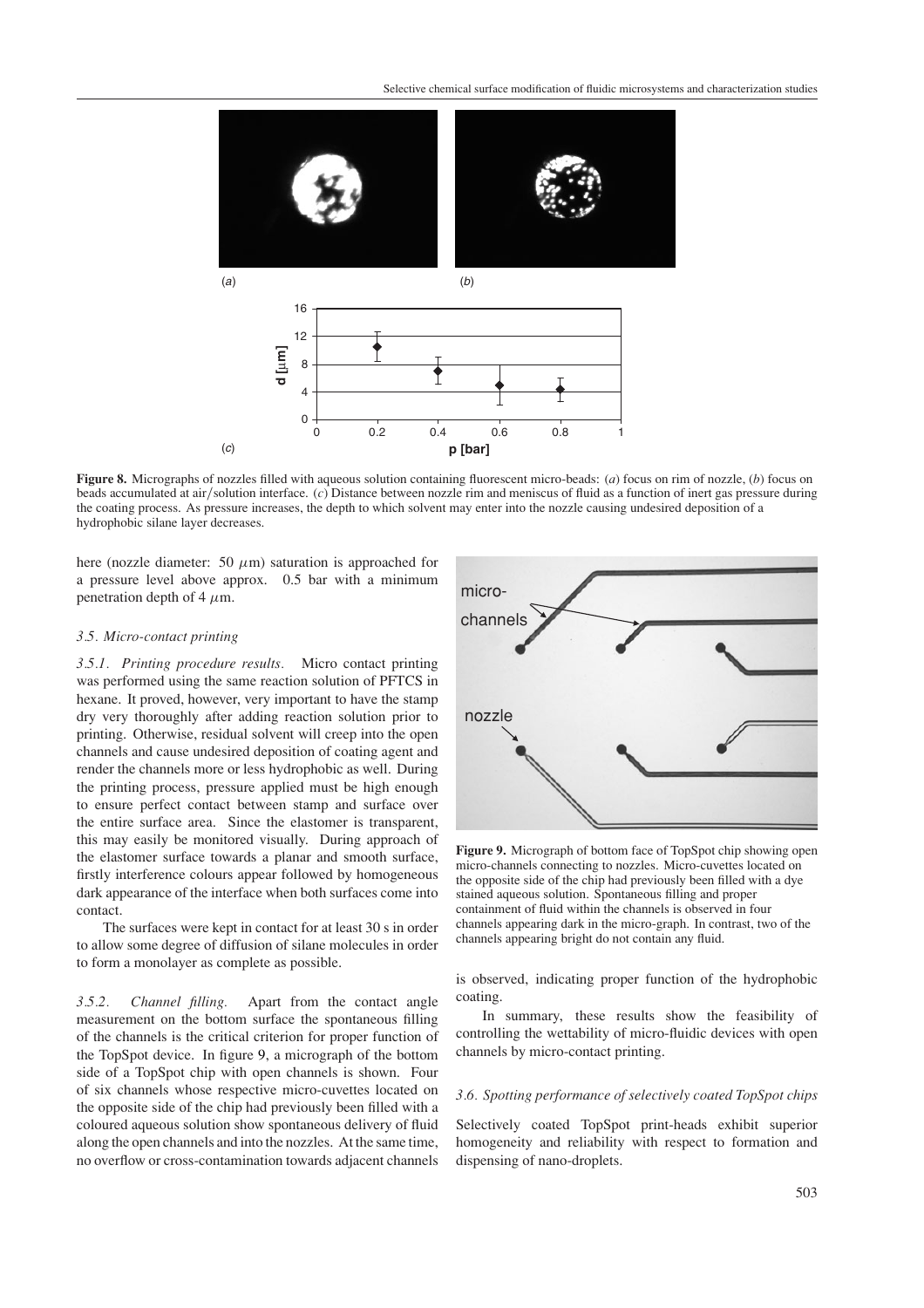

<span id="page-7-0"></span>**Figure 10.** (*a*) Micrographs of droplet dispensing from a coated TopSpot chip obtained using a high speed camera. Note that the droplet is moving on a trajectory precisely perpendicular to the bottom surface of the chip and that no satellite droplets are formed. (*b*) Dispensing of nanolitre-droplets by a TopSpot dispenser having selectively coated outer surface. The coating prevents intermixing of solutions from different outlets and ensures long-term stable and well-defined dispensing properties of the device.

As an example, figure  $10(a)$  $10(a)$  shows a typical image sequence of the droplet formation indicating the formation of a single droplet. The selective hydrophobic coating effectively prevents formation of satellite droplets and leakage of fluid towards the outer surface of the print-head.

The image sequence displayed in figure [10\(](#page-7-0)*b*) shows parallel operation of 24 nozzles (4 rows of 6 nozzles, only front row visible) and demonstrates homogeneity of droplet formation from a coated print-head. The distance between adjacent nozzles is 500  $\mu$ m, droplet volume is about 1.2 nl.

Particularly with DNA-containing aqueous solutions, multiple printing operations may be performed without deterioration of spotting performance.

In contrast, proteins exhibit quite diverse properties and composition of printing solutions has to vary accordingly. Especially additives such as glycerol and amphiphiles which in some cases are required to stabilize proteins in solution render control of wettability and printing performance difficult. In these applications, purely hydrophobic coatings are insufficient to provide long-term control of wettability, since proteins tend to adsorb onto hydrophobic surfaces. Even though this process cannot be fully prevented from proceeding, the time scale on which print-head performance deteriorates may be extended by advanced coatings employing 3D microand nano-structures in combination with hydrophobic and protein-repellent coatings. Studies in this direction are currently under way in our laboratories.

## **4. Summary and conclusions**

Procedures for selective chemical surface modification applicable to a wide range of fluidic microsystems including micro-pipettes, nanotiter plates have been devised and coatings formed thereby have been characterized. Mixed layers from backfilling and especially from co-deposition of silane derivatives have shown enhanced stability with respect to acidic and particularly also basic solutions.

Selective chemical surface modification was shown to greatly enhance liquid handling performance of complex fluidic microsystems. Particularly, droplet dispensing from selectively modified micro-nozzles is reliable and long-term stable. Coated TopSpot systems have been cleaned and reused up to 60-fold.

Mostly due to cost considerations there is a trend towards the use of polymeric materials for the fabrication of micro-fluidic systems. However, many polymers exhibit hydrophobic surfaces which results in the task to devise procedures to render fluid channels wettable.

With the move from DNA-microarray technology to the fabrication of protein micro-arrays in addition to controlling the wettability of fluidic microsystems the issue of protein adsorption gains increasing importance. While DNA may be deposited from simple aqueous solutions, proteins exhibit a wide range of properties requiring equally diverse composition of printing solutions. Particularly amphiphilic compounds and glycerol as well as the tendency of proteins to adsorb on hydrophobic surfaces pose a considerable challenge to arrayer technology. To this end, ultra-hydrophobic surfaces and coatings with protein repelling properties are currently under development.

# **Acknowledgments**

Funding for this study was in part obtained from the Government of Baden-Württemberg through grant no 720.430-21*/*15.

# **References**

[1] Gutmann O *et al* 2003 Droplet release in a highly parallel pressure driven nanoliter dispenser *IEEE Transducers (Boston, MA 2003)*